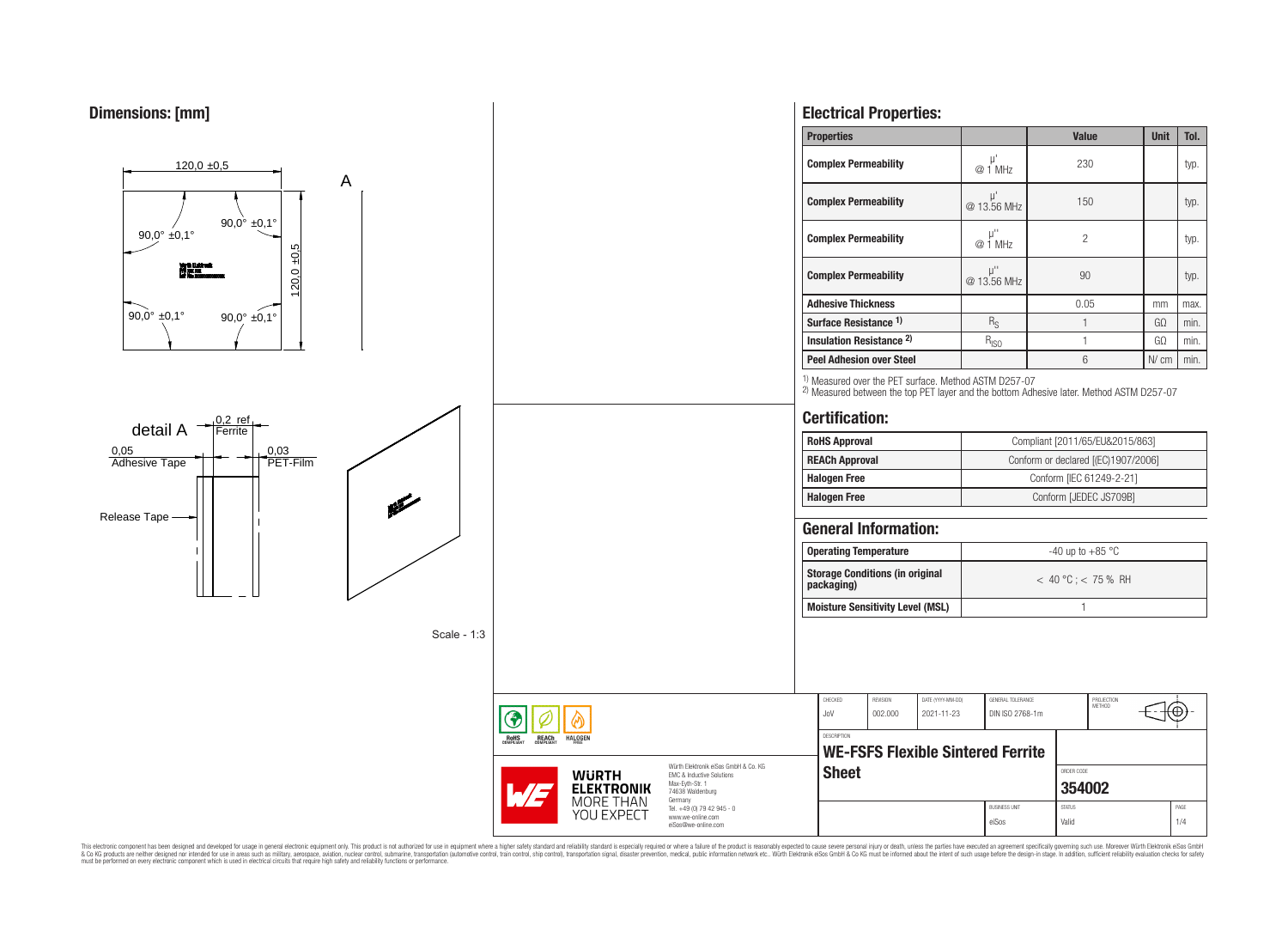

This electronic component has been designed and developed for usage in general electronic equipment only. This product is not authorized for subserved requipment where a higher selection equipment where a higher selection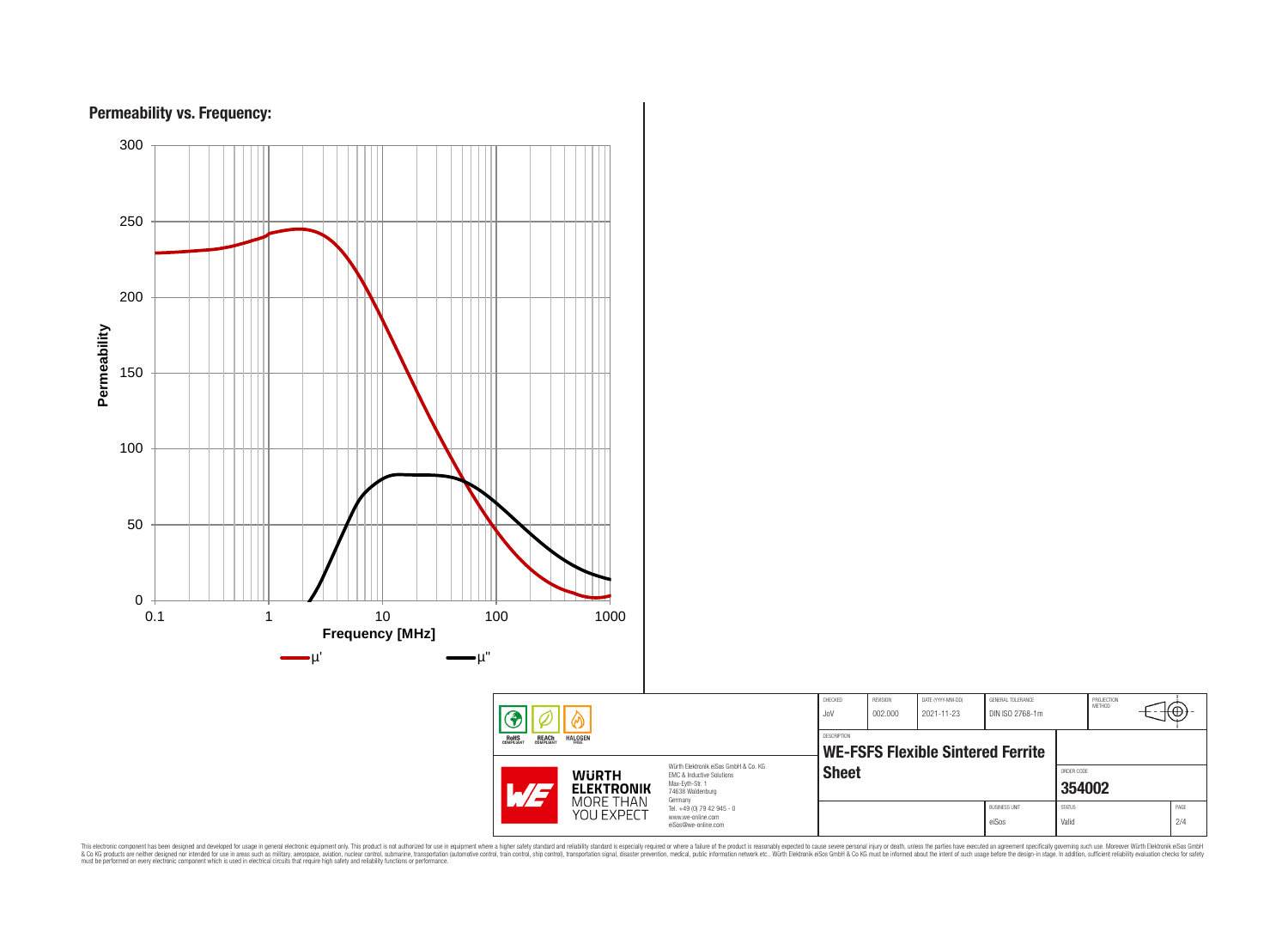# **Cautions and Warnings:**

# **The following conditions apply to all goods within the product series of WE-FSFS of Würth Elektronik eiSos GmbH & Co. KG:**

### **General:**

- This electronic component is designed and manufactured for use in general electronic equipment.
- Würth Elektronik must be asked for written approval (following the PPAP procedure) before incorporating the components into any equipment in fields such as military, aerospace, aviation, nuclear control, submarine, transportation (automotive control, train control, ship control), transportation signal, disaster prevention, medical, public information network, etc. where higher safety and reliability are especially required and/or if there is the possibility of direct damage or human injury.

# **Electronic components that will be used in safety-critical or high-reliability applications, should be preevaluated by the customer.**

- The component is designed and manufactured to be used within the datasheet specified values. If the usage and operation conditions specified in the datasheet are not met, the wire insulation may be damaged or dissolved.
- Do not drop or impact the component, the component may be damaged
- Würth Elektronik products are qualified according to international standards, which are listed in each product reliability report. Würth Elektronik does not warrant any customer qualified product characteristics beyond Würth Elektroniks' specifications, for its validity and sustainability over time.
- The responsibility for the applicability of the customer specific products and use in a particular customer design is always within the authority of the customer. All technical specifications for standard products also apply to customer specific products.

## **Product specific:**

- Cleaning and Washing:
- Washing agents used during the production to clean the customer application might damage or change the characteristics of the component, marking or plating. Washing agents may have a negative effect on the long-term functionality of the product.

### **Potting:**

• If the product is potted in the customer application, the potting material might shrink or expand during and after hardening. Shrinking could lead to an incomplete seal, allowing contaminants into the component. Expansion could damage the component. We recommend a manual inspection after potting to avoid these effects.

### **Storage Conditions:**

- A storage of Würth Elektronik products for longer than 12 months is not recommended. Within other effects, the terminals may suffer degradation, resulting in bad solderability. Therefore, all products shall be used within the period of 12 months based on the day of shipment.
- Do not expose the components to direct sunlight.
- The storage conditions in the original packaging are defined according to DIN EN 61760-2.
- The storage conditions stated in the original packaging apply to the storage time and not to the transportation time of the components.

# **Packaging:**

• The packaging specifications apply only to purchase orders comprising whole packaging units. If the ordered quantity exceeds or is lower than the specified packaging unit, packaging in accordance with the packaging specifications cannot be ensured.

#### **Handling:**

- Care must be taken when cutting, bending or pulling the products, as small particles may come off and cracks can be created.
- For optimum adhesion properties surface must be clean and dry.
- This product is classified as laminate or compound material, as these small non-conductive particles can be released during mechanical stress or handling. Wherever special cleanness or particle contamination requirements are given, please contact Wurth Elektronik technical department during the design in status. In applications where the danger of subsequent damages due to particle contamination is given, preventive measures must be implemented by the customer.
- The temperature rise of the component must be taken into consideration. The operating temperature is comprised of ambient temperature and temperature rise of the component.The operating temperature of the component shall not exceed the maximum temperature specified.

These cautions and warnings comply with the state of the scientific and technical knowledge and are believed to be accurate and reliable. However, no responsibility is assumed for inaccuracies or incompleteness.

| 3<br>៳<br><b>ROHS</b><br>COMPLIANT<br><b>REACH</b><br>COMPLIANT<br><b>HALOGEN</b> |  |                                   | CHECKED<br>JoV                                                                                                                                                                                           | REVISION<br>002.000 | DATE (YYYY-MM-DD)<br>2021-11-23 | GENERAL TOLERANCE<br>DIN ISO 2768-1m |                               | PROJECTION<br><b>METHOD</b>   |  | ťΨ |
|-----------------------------------------------------------------------------------|--|-----------------------------------|----------------------------------------------------------------------------------------------------------------------------------------------------------------------------------------------------------|---------------------|---------------------------------|--------------------------------------|-------------------------------|-------------------------------|--|----|
|                                                                                   |  |                                   | <b>DESCRIPTION</b><br><b>WE-FSFS Flexible Sintered Ferrite</b>                                                                                                                                           |                     |                                 |                                      |                               |                               |  |    |
|                                                                                   |  | <b>WURTH</b><br><b>ELEKTRONIK</b> | Würth Elektronik eiSos GmbH & Co. KG<br><b>EMC &amp; Inductive Solutions</b><br>Max-Eyth-Str. 1<br>74638 Waldenburg<br>Germany<br>Tel. +49 (0) 79 42 945 - 0<br>www.we-online.com<br>eiSos@we-online.com | <b>Sheet</b>        |                                 |                                      |                               | ORDER CODE<br>354002          |  |    |
|                                                                                   |  | MORE THAN<br>YOU EXPECT           |                                                                                                                                                                                                          |                     |                                 |                                      | <b>BUSINESS UNIT</b><br>eiSos | <b>STATUS</b><br><b>Valid</b> |  |    |

This electronic component has been designed and developed for usage in general electronic equipment only. This product is not authorized for use in equipment where a higher safety standard and reliability standard si espec & Ook product a label and the membed of the seasuch as marked and as which such a membed and the such assume that income in the seasuch and the simulation and the such assume that include to the such a membed and the such